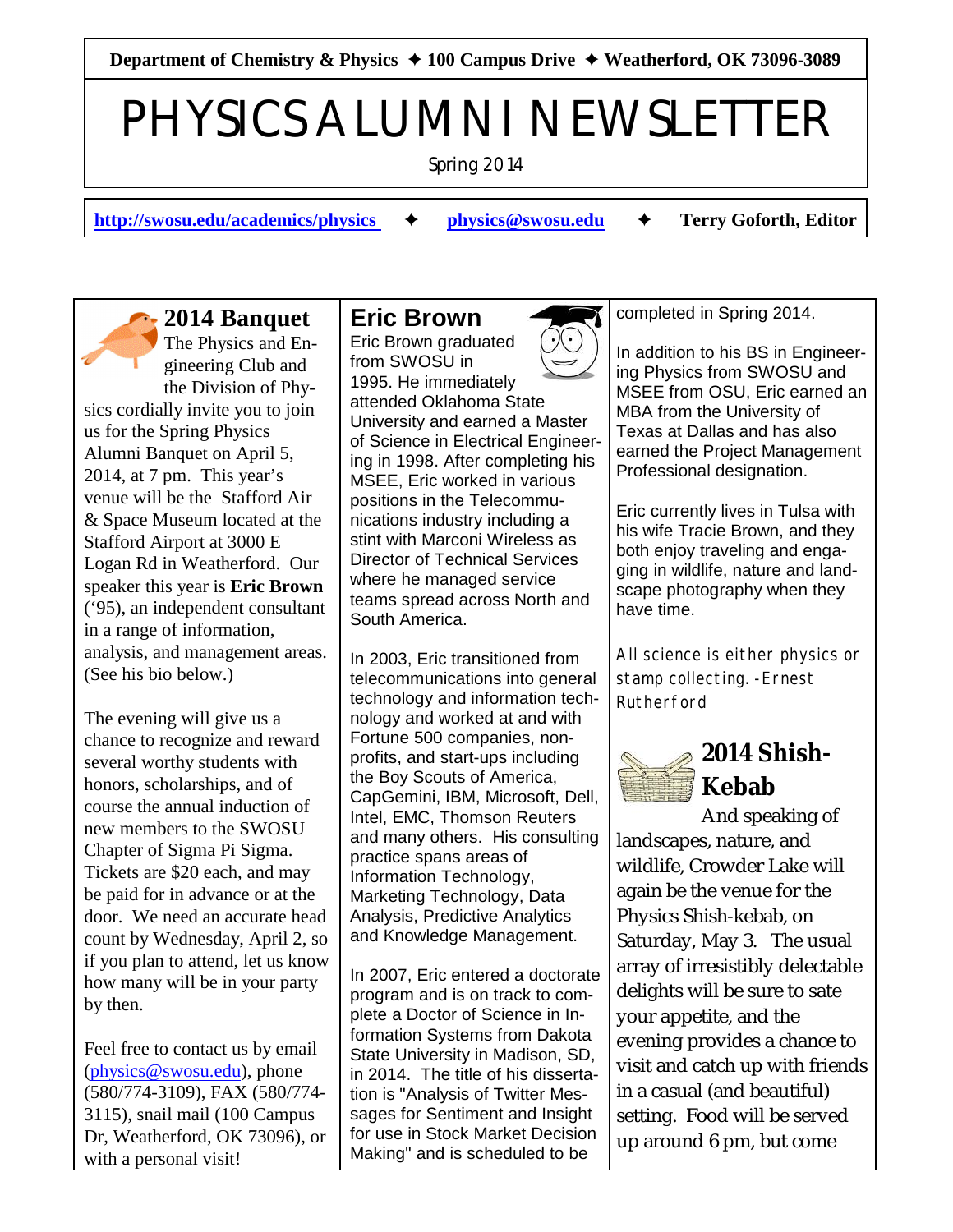early to canoe, fish, walk the trails, or just sit and visit while taking in the vistas. There is no charge, but if you let us know you're coming we'll be sure to have plenty of yummies on hand.

## Physics and Engineering Club **Officers**

Pres: Luke Kraft VP: Yimfor Yimfor Sec: Brian Koehn Treas: Steve Doughty Sponsor: Dr. Tony Stein



**2013 Graduate** The class of 2013 was

small but quite successful. **Michael Moore** (OKC) received his degree at convocation in May, 2013. Mike is now teaching at a charter school in Oklahoma City, making sure the future generation of citizens has a better understanding of the science around them (and maybe sending a few more majors our direction?). Congratulations, Mike!

*Science is what you know. Philosophy is what you don't know. -Bertrand Russell*

**2013 Shish-kebab**

An unusually chilly evening couldn't discourage a hardy if small group of determined picnickers at the



2013 Physics Shish-kebab. Alumnus **Jim Sweeney** ('60) joined us for some great food and the induction of the new Physics and Engineering Club officers. The planned activities were book-ended by canoeing at the start and the usual presentation of "Iggy" (ignoble) Awards.

*Gravity is a contributing factor in nearly 73 percent of all accidents involving falling objects. -Dave Barry*

#### **2013 Banquet**

The SWOSU Physics and Engineering Club and the SWOSU Physics Division hosted a modest group of alumni, students, faculty past and present, friends, family, and supporters at the 2013 Physics Spring Banquet. **Ken Elkins** ('82) of the Naval Surface Weapons Center (NWSC) was our speaker for the evening. Ken described how he was able to turn the oil bust of the early 1980's into a job by utilizing contacts to get an interview with the NSWC. Much of his work has been around the Tomahawk missile and its development as a reliable and accurate weapons delivery system with multiple launch configurations and platforms. He shared with us (as much as he was allowed) a variety of techniques for reading surface topography,



how comparing it to digital photos of terrain could improve accurate target acquisition, and how later improvements were obtained using GPS for guidance. He also talked about some of the other aspects of his work including risk-damage assessment, failure investigation, and safety standards for nuclear weapons. Ken provided the students with some good advice on obtaining, keeping, and advancing a career. He stressed the importance of making contacts, treating people fairly, working beyond what is expected, and being willing to take risk and to occasionally fail. All-in-all some good advice for us all.

The evening also included the usual array of recognition and awards. **Amy Fields** (So, Seiling), **Dylan Frizzell** (Jr, Mountain View), and **Luke Kraft** (So, Hooker) were inducted into the SWOSU Chapter of Sigma Pi Sigma. Club president **Michael Moore** (Sr, OKC) was recognized with the Distinguished Service Award, and **Luke Kraft** was named the Outstanding Midclassman in Physics. The JR Pratt Award for the Outstanding Student in Physics was a three-way tie (for only the second time in the history of the award) between **Dylan Frizzell**, **James Tyler Overton** (Jr, Cordell), and **Yimfor Yimfor** (Jr, Cama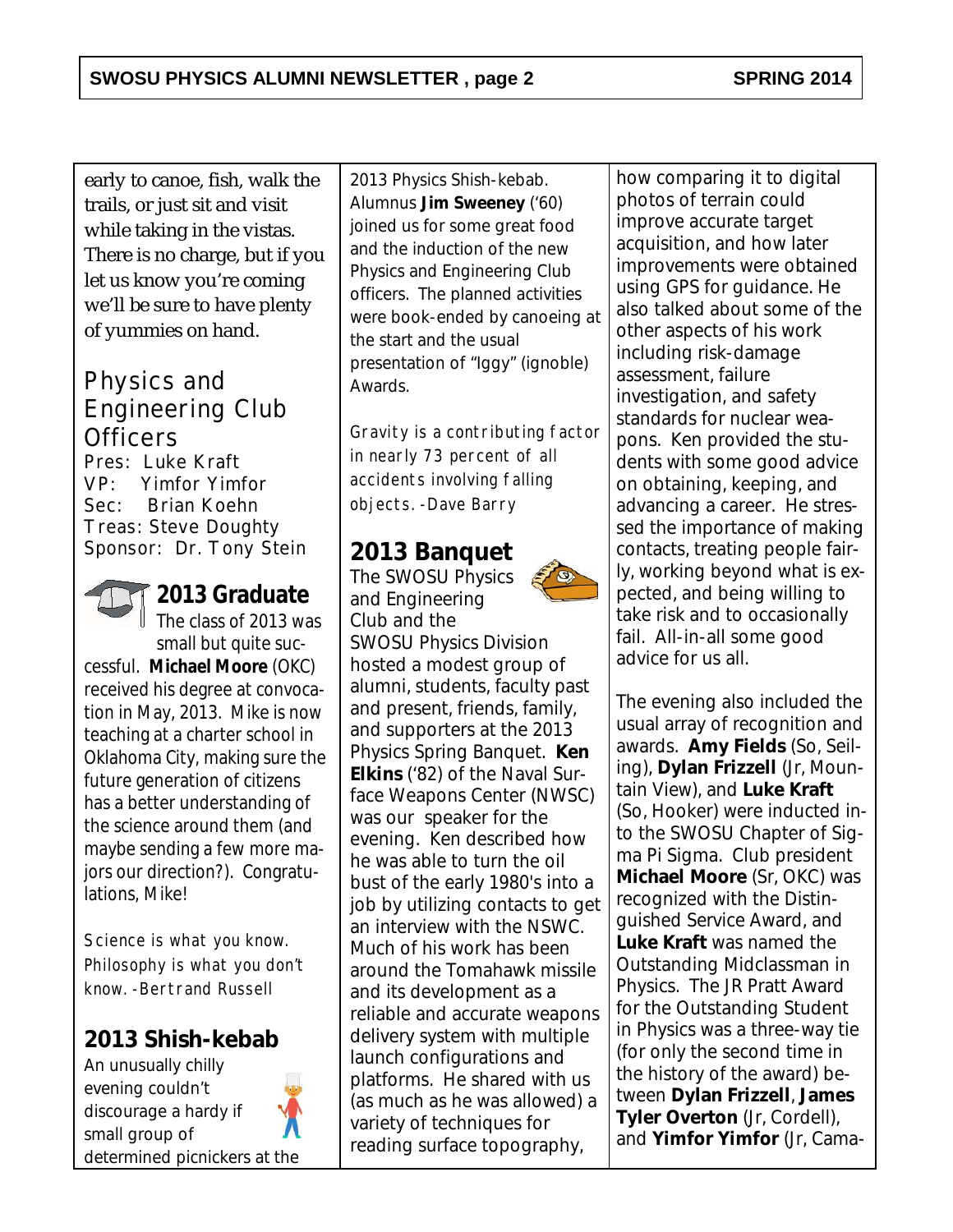roon). Six scholarships were awarded as well, and will be detailed in a separate section.

Once again, physics demonstrations were scattered among the tables and along the walls, and attendees were encouraged to experiment and decide what physics principles could be demonstrated.

Alumni in attendance included the speaker **Ken Elkins** ('82), **Troy Hardin** ('80), **Ron Barber** ('79), **Loyal Barber** ('82), **Stephen Russell** ('99), **Lynn Small** ('66), **Benny Hill** ('57), and **Terry Goforth** ('81).

*An experiment is a question which science poses to Nature, and a measurement is the recording of Nature's answer. -Max Planck*

## **Because of You...**

One of the highlights of the year for us is the chance to help several well-



deserving students get closer to a degree in physics by awarding them with some much-needed and greatlyappreciated financial assistance. It is through your generosity that we are able to do so.

Last year, we handed out \$6,500 in scholarships to six physics majors. Receiving

\$1,000 each were **Steven Doughty** (Jr, Yukon) who received a Physics Alumni Scholarship, **James Tyler Overton** (Jr, Cordell), recipient of the McClelland Memorial Scholarship, and **Luke Kraft** (So, Hooker), who was awarded the Ray C. Jones Scholarship. Chesapeake Energy kicked in for two \$1,000 scholarships awarded to **Amy Fields** (So, Seiling) and **Yimfor Yimfor** (Jr, Camaroon). The **J.R. Pratt Scholarship** for \$1,500 went to **Dylan Frizzell** (Jr, Mountain View).

It is only through your donations that we can continue to offer this kind of assistance to deserving students who struggle to meet the continually rising cost of tuition and books. The expense of a college education has far outstripped any rise in income or minimum wage.

When I (TLG) was a student in the late 70's, the state paid about half of the cost of a college education for in-state students. One hour of tuition could be paid for with about five hours of work at minimum wage. Living in the dorms, one could pay for room, board, tuition, and books working about 20 hours per week.

 Today, the state pays only about 17 percent of the cost, and is poised to lower that to 15 percent. A student must work nearly 25 hours at minimum wage just to pay for one credit hour! A student working full-time at minimum wage can only pay about half of his/her college expenses. The rest must come from family, financial aid, or loans. The stories of college graduates beginning their careers in debt are no longer limited to the fields of law or medicine. They apply to everyone. We strive to reduce that need by providing modest assistance to students who are working hard to stay in college and keep their GPA's up while also working both on and off campus to help pay the bills. We know that hours spent working are hours NOT spent studying, so any way we can reduce a student's need to work results in improved chances of success.

You can help us help these students succeed. Any amount you can donate will help, and they all add up. Donations are fully tax-deductible. Many of you work for companies that will match your donation, effectively doubling the amount you can give. Our endowed scholarships include the Benny J. Hill Scholarship, the Ray C. Jones Scholarship, the J.R. Pratt Scholarship, and the McClelland Memorial Scholarship. You may give by mailing a check (payable to the SWOSU Foundation) to us (address to Terry Goforth c/o Physics Department, 100 Campus Dr., Weatherford, OK 73096) or directly to the SWOSU Foundation (100 Campus Dr.). Be sure to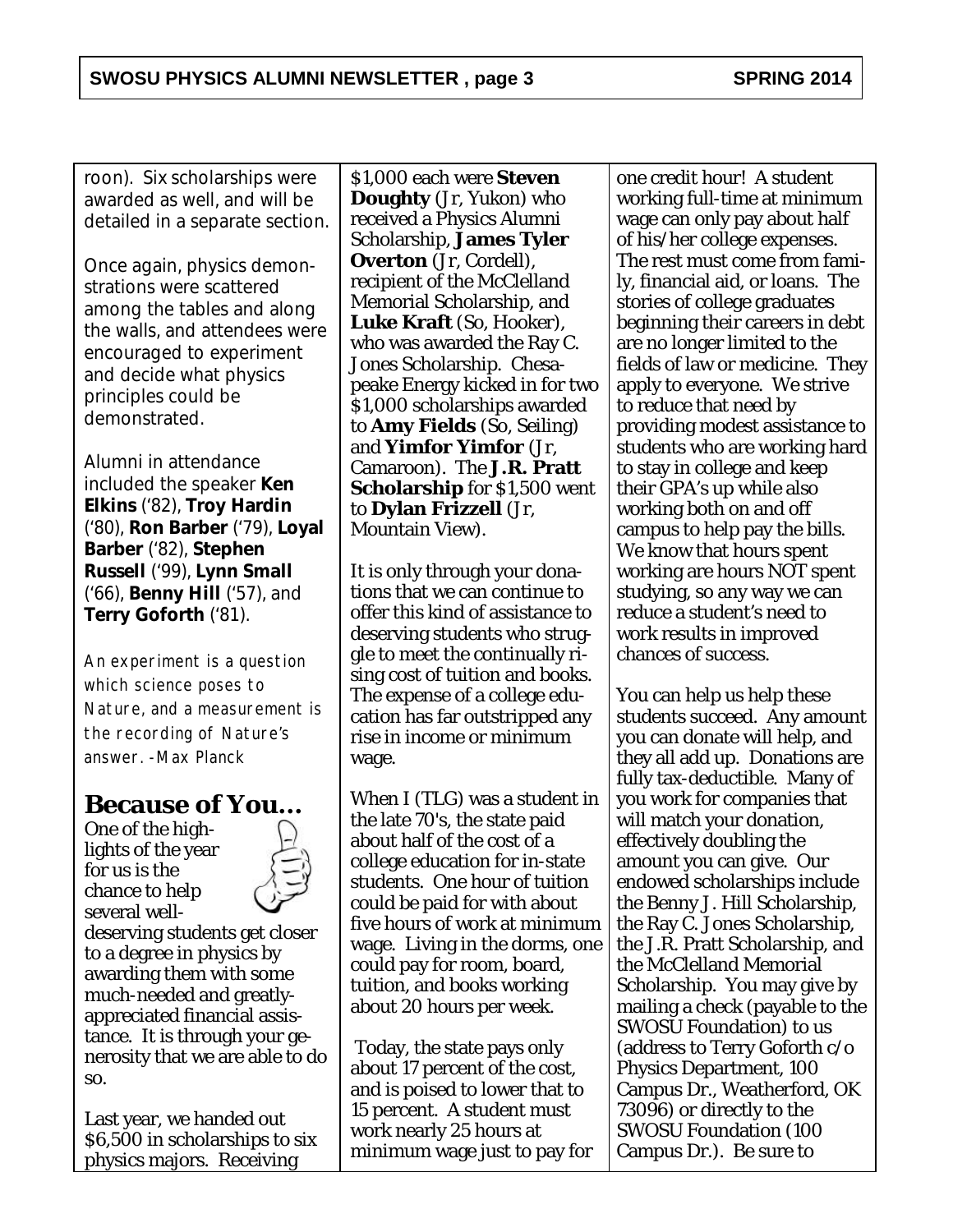indicate which fund you would like your contribution to go to. You can also donate directly online at [www.swosu.edu/alum-foun/f](http://www.swosu.edu/alum-foun/foundation/scholarship/physics.aspx) [oundation/scholarship/physic](http://www.swosu.edu/alum-foun/foundation/scholarship/physics.aspx) [s.aspx](http://www.swosu.edu/alum-foun/foundation/scholarship/physics.aspx). Any and all donations will help. To those of you who give, and to those who decide to give, on behalf of the students who benefit from these generous contributions, THANK YOU.

*Our species needs, and deserves, a citizenry with minds wide awake and a basic understanding of how the world works. -Carl Sagan*

# Physics Club Remains Active



*by Tony Stein* The Physics & Engineering Club continues to be an

active and important part of our students' development. Highlights over the last year (2013) include a spring trip to the National Radio Astronomy Observatory Very Large Array (a.k.a. the VLA) near Socorro, NM, Physics Day, and the Spring Banquet, in addition to the other social and professional meetings.

The Club visited the VLA in New Mexico in May, 2013. Six physics students were able to make the trip. We were treated

to a close-up view of one of the massive 25-meter diameter (wider than a baseball diamond) radio telescopes. (See <http://www.vla.nrao.edu/> for more information about the VLA). Each of these 230-ton behemoths is several stories tall and mobile thanks to two sets of parallel tracks. The walking tour had plenty of signs warning us about the local wildlife including rattlesnakes. Unfortunately (or fortunately?), the worst we saw was a rabbit.

Physics Day attendance was down this year compared to most years, but still covered a broad swath of western Oklahoma schools. The high-school students were treated to a large number of fun and informative physics demonstrations over a three-hour period. As usual, the Physics & Engineering Club members served in vital roles; guiding students from station to station and running a station of their own. Drs. Goforth, Campbell, Stein, and Trail ran the other stations that covered almost every area of physics and astronomy.

The Club hosted a number of events to encourage student research at SWOSU. Various research projects opportunities were discussed on a physics research information day held

by the Club early in the school year. This year the weather, so far, has not cooperated with visiting the SWOSU astronomical observatory. We also discussed building a Rep Rap 3D printer, and a freshman student volunteered to lead the task. The Club held a contest to design a mechanism made of a limited amount of paper (paper plates, *etc*.) to stop a falling wood punch. The falling punch simulates the effect of a fast moving particle hitting a spacesuit in low-earth orbit. The challenge turned out to be more difficult than expected, but we learned a fair amount during the process.

A year without the various social meetings hosted by the Physics & Engineering Club would not be complete. We had good weather for our year-end shish-kabob. The welcome-back hamburger fry was well attended and featured Paul Woods (Fr, Weatherford) giving us a puzzle to find the next number in the sequence of 1, 11, 21, 1211, 111221. (Feel free to contact us to check your solution.) The Holiday Christmas party was held at Dr. Stein's house this year. Other activities of note were making liquid nitrogen ice cream, celebrating pi day (March 14), and tearing apart the movie Armageddon. (At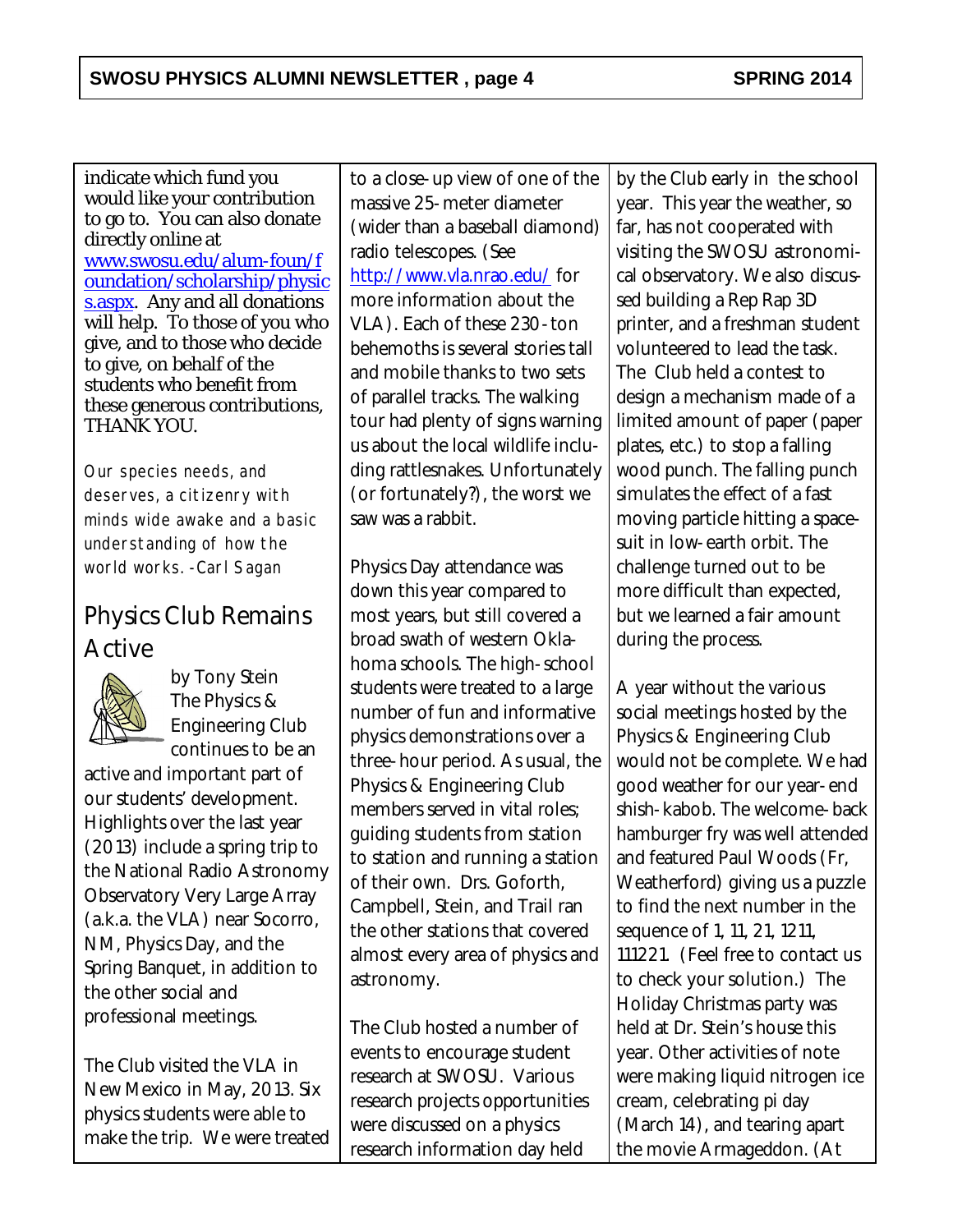one point in the movie it was mentioned that the asteroid was the "size of Texas." Only Ceres comes close to that.)

Upcoming activities include organizing the Spring Alumni Banquet on April 5, and the annual shish-kebab on May 3.

*The great tragedy of Scienc—the slaying of a beautiful hypothesis by an ugly fact. -Thomas H. Huxley*

## **Cambell wins Bernhardt**



**Dr. Brian D. Campbell** is the winner of the Bernhardt Academic Excellence Award for 2013 at **Southwestern** 

Oklahoma State University in Weatherford. Campbell, professor in the SWOSU Department of Chemistry and Physics, was surprised with the prestigious award at the annual Bernhardt banquet held March 12 in the Memorial Student Center on the SWOSU campus. For winning the award, Campbell received a \$5,000 cash award, clock, pen and medallion.

SWOSU alumni Dr. William and Theta Juan Bernhardt of Midwest City are sponsors of the annual award that goes to an outstanding faculty member who exhibits exceptional achievement in teaching, scholarship and service. Guest speaker for the evening

was Oklahoma State Regents for Higher Education Vice Chancellor for Academic Affairs and former SWOSU Provost Dr. Blake Sonobe.

At SWOSU, Campbell has taught geology, physical science, astronomy and science education courses. He serves the community by volunteering at the Thomas Stafford Air and Space Museum and Weatherford Public Library. He attended Leadership Weatherford 2009, and has offered a free grant consulting service for the Western Oklahoma Literacy Coalition.

Campbell's grants (totaling more than \$2.6 million) and research over his years at SWOSU have been impressive. He continues to serve as director of the long-running SWOSU Summer Science & Math Academy. Campbell has interacted with over 700 public school students and 250 teachers, published more than 50 science activities, and was a guest author in the text "The Physical Universe" 9e by Krauskopf and Beiser. He is also a textbook reviewer for several companies, and has given over 70 presentations at local, regional, national and international conferences.

Campbell continues to mentor students in their research as well as his. Recently he has begun a general paleontological survey of Ordovician West Spring Creek Formation, Arbuckle group, Kiowa County, OK. He also has research interests in nature, meaning, and philosophy of science and the improvement of STEM education.

Campbell spends what little free time he has with his wife of 13 years, Melaine Mathieu-Winston–Campbell.

Campbell is the fourth member of the Chemistry & Physics Department to be recognized in the 20-year history of the award. Previous winners include Dr. Stuart Burchett, Dr. Charles Rogers and Dr. Tim Hubin.

*Science may set limits to knowledge, but should not set limits to imagination. -Bertrand Russell*

## Dr. Benny Hill Publishes Book and Announces New Scholarship

Dr. Benny Hill  $('57.$  faculty) finished his magnum opus, *History of the Department of Physics at Southwestern Oklahoma State University*. The publication was celebrated with a book-signing event at The Mark Restaurant on September 26, 2013. Many friends and alumni were in attendance along with current and former faculty members and university president Randy Beutler.

The book covers the Pratt and Hill eras of the department,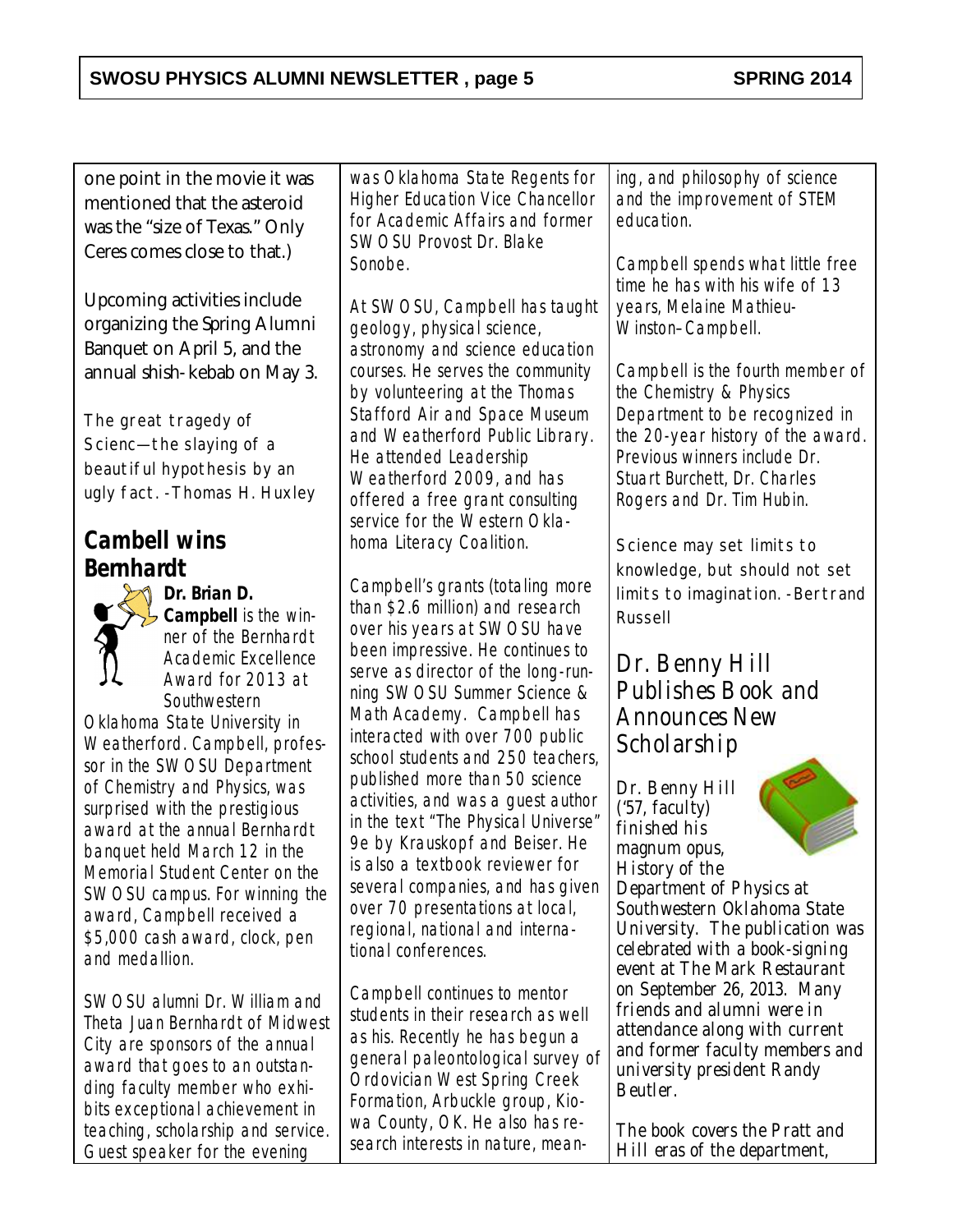running from 1928 through 1990. It features the accomplishments and memories of many of the graduates from the program during this time period and stresses the contributions of SWOSU physics graduates to so many areas including the aerospace industry, national defense, petroleum and nuclear power, the semiconductor industry, education, research and development, the medical field, and many other areas in both the private and public sector.

The event also served as the initial announcement of the newly-endowed Benny J. Hill Scholarship for physics majors. (This scholarship had formerly been supported by annual contributions from Jo Hill.) When fully endowed, this scholarship will be available to outstanding candidates in their freshman year and may be renewed each year as long as the required standards are maintained. Contributions may be made by mailing a check to us or the Foundation (be sure to specify the donation is for the Benny J. Hill Scholarship) or by going online at

[www.swosu.edu/alum-foun/found](http://www.swosu.edu/alum-foun/foundation/scholarship/physics.aspx) [ation/scholarship/physics.aspx](http://www.swosu.edu/alum-foun/foundation/scholarship/physics.aspx).

*Science is facts; just as houses are made of stones, so is science made of facts; but a pile of stones is not a house and a collection of facts is not necessarily science. -Henri Poincare*

# **Relativity Revealed: A Concrete Approach You Can Understand!**



*by Stan Robertson* In both 1984 and 2003, **Dr. Ray Jones**, presented a series of public lectures on the

special theory of relativity. Those of you who were so unfortunate as to have missed these excellent and entertaining presentations can now see what you missed. Dr. Jones' book with the above title will soon be available on Amazon. The book is presently being touched up for publication by Dr. Jill Jones, Stan Robertson, Tonya Shook and others, but it is already a delight to read.

The many alumni who took Ray's classes know that he was a superb teacher and also a friend for life. He truly believed that anyone could understand the special theory of relativity. His book, which was essentially complete, but not published before his death, will validate that belief, but it must be said that few people could present the topic so clearly and in such an engaging manner. Put it on your list of future purchases!

As a physicist for fourteen years at Southwestern, I was often the beneficiary of Ray's insights into physics as well as his unwavering support for any positive thing I attempted to do while here. I

could spend many hours recanting things that set him apart as a physicist, special friend and teacher, but I think perhaps Al Harris, former SWOSU president, said it best on the occasion of Ray's retirement: "I always tried to spend our money on teachers and students. Ray was one of my best buys. At a time when we had one of the best physics departments in the state, Ray was the best we had. He is one of the most outstanding teachers ever to teach at Southwestern. His ability to communicate physics is second to none. His intellectual abilities are among the best ever on campus. He is also a very fine individual, very dynamic and very honest. He has been very good for us and very good for the state of Oklahoma."

*P.S. (by TL Goforth) We will, of course, notify you by email once the book is available. If we don't have a current email address for you, be sure to send it to me so I can let you know.*

# **Summer Science and Mathematics**

**Academy** *by Brian Campbell* The Southwestern Summer Science and Mathematics Academy will offer year two of its three-year grant this coming summer, June 15 – June 27. SSMA is a Summer Academy designed to give 25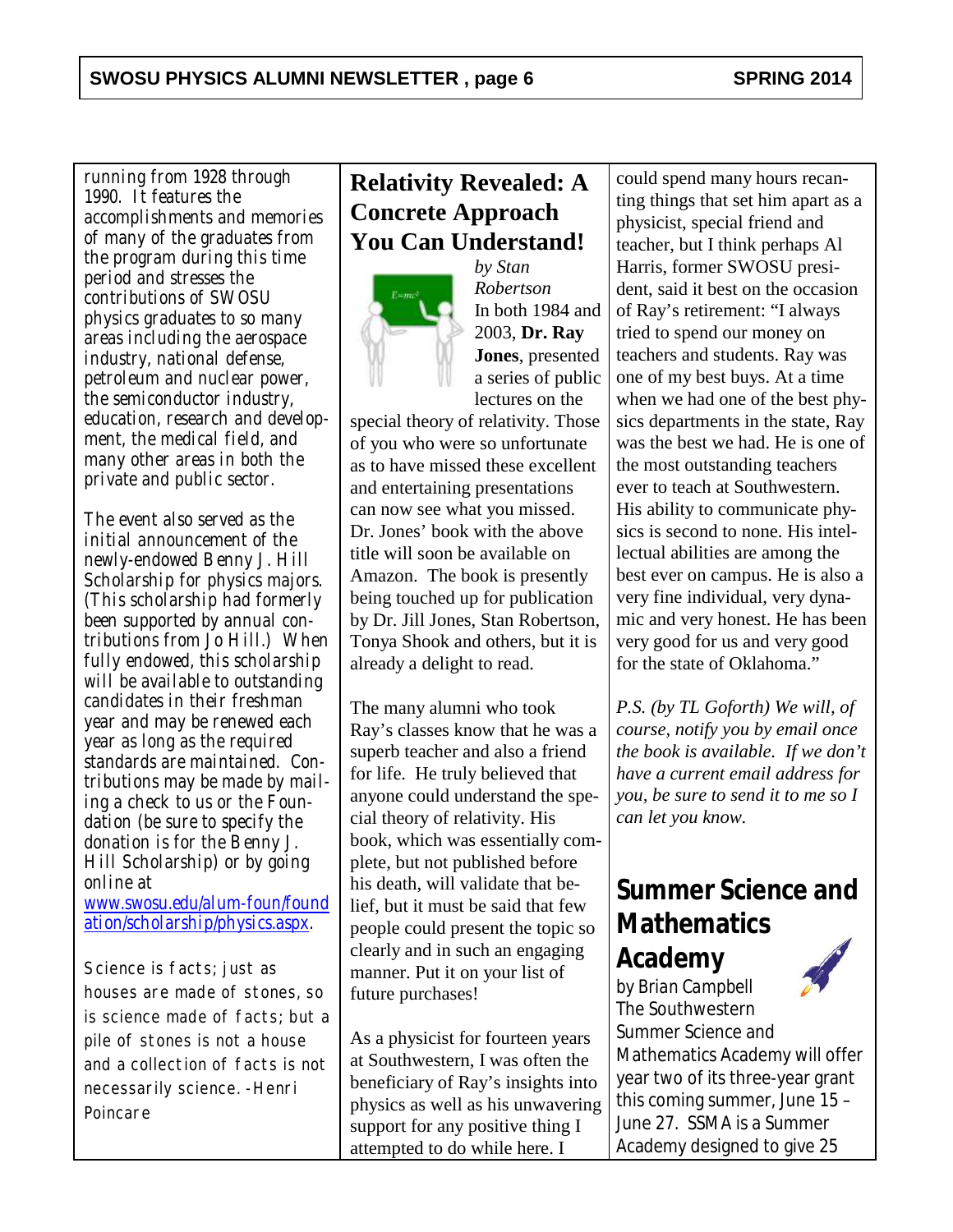high school juniors and seniors a two-week experience in science, mathematics, and technology. This program is designed to motivate students towards pursuing higher education and careers in STEM disciplines. SSMA will be located on the SWOSU campus with participants living in dormitories, eating in cafeterias, and taking classes in a variety of science content areas. Laboratory and field experiences will enhance the participants' problem solving skills. During the second week, participants will be involved in a problem solving competition. The SSMA is free of charge, being funded by the Oklahoma Regents for Higher Education and SWOSU. If interested contact Dr. Brian D. Campbell at 580.774.3118, [brian.campbell@swosu.edu](mailto:brian.campbell@swosu.edu) or the Recruitment Director, Dr. David Esjornson at 580.774.7143 at [david.esjornson@swosu.edu](mailto:david.esjornson@swosu.edu).

*Nothing shocks me. I'm a scientist. -Harrison Ford (as Indiana Jones)*

## Teaching Is Learning



*by Wayne Trail* One of the consequences of the retirement of Dr. Rogers was that someone had to teach his

classes. After a lot of squabbling I got to teach both Classical Mechanics and Fluid Mechanics. These classes

consumed much of my time over the last year. It has been both a challenge and lots of fun.

It is a somewhat fitting that I get Dr. Rogers' classes because I think I have a similar style in the classroom (although I cannot come close to his dry wit). For example, I like to use demonstrations as much as possible (many of the demonstrations I use in the beginning physics classes are his).

Fluid Mechanics last semester was particularly challenging because not only had I not taught it before, I also hadn't taken it as a student. It was a learning experience for all of us. Drs. Rogers and Robertson were both very helpful with demonstrations (and analysis!). One demonstration we enjoyed all semester watching silly putty flow (quasistatically) through a funnel. We were still getting a few drops even at the end of the semester. Interestingly, the "noslip" approximation held. That is, the putty flowed out of the funnel, but it left a thin layer in contact with the funnel.

One ambition I have had is to bring computing tools into these classes. I was motivated somewhat by Dr. Robertson who did programming projects when he taught fluid mechanics and other classes. Our fluid mechanics textbook came with some software that allowed us to do modeling of fluid flow. It took until about halfway through the semester to get the licensing worked out, but we had some success with it.

This semester, in Classical

Mechanics, I decided to incorporate Sage, a freeware mathematics package for a PC that performs analytic solutions to integral and differential equations, does contour, vector, 3D surface plots, is reasonably easy to use, and has tons of documentation. If you don't want to download it to your PC, you can set up an account (for free) on the website

[\(cloud.sagemath.com](http://cloud.sagemath.com)) and use it from your smartphone (or tablet). It is certainly fun to be able to plot the velocity versus time for an object falling through air using several values of the viscosity, or plotting a gravitational field as a vector plot, or graphing the solutions to a damped oscillator for several values of the damping constant of the spring constant. It is easy to change a parameter and redo the integral or the plot—things that can be very tedious when done by hand. While we are still struggling a bit with Sage (a third of the way through the semester), it is promising enough that I intend to use it in the General Physics II next year.

Both Fluid Mechanics and Classical Mechanics have been a delight for me. While I love teaching General Physics and Basic Physics, these classes allow us to use more sophisticated mathematics tools, and solve far more interesting problems.

*The scientist is not a person who gives the right answers, he's one who asks the right questions. -Claude Lévi-Strauss*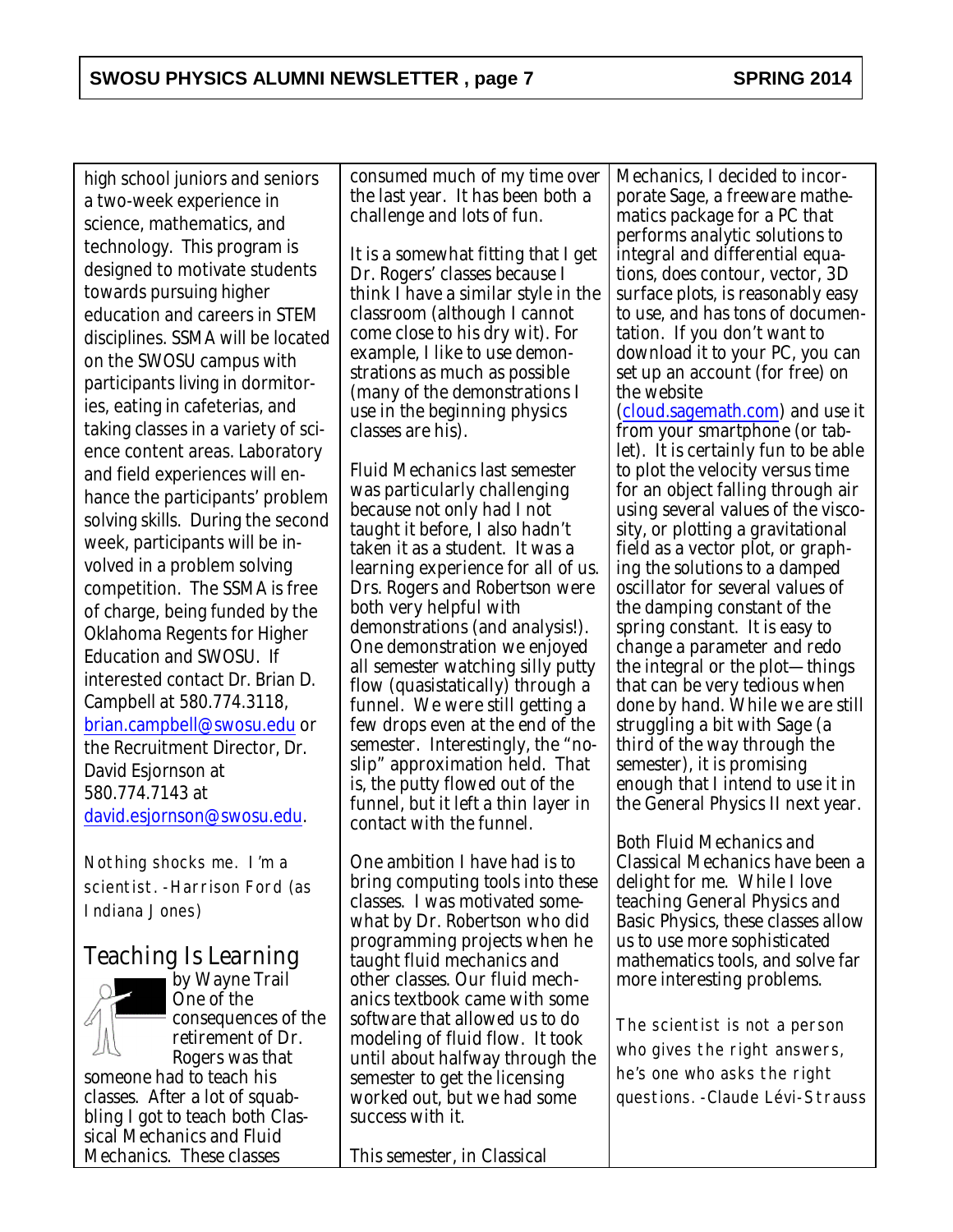# **Ellis County Bison Dig**



*by Brian Campbell* As you likely know, over the past 15 years, I have seemingly developed a reputation as the go to guy for anything geology, paleontology, and the planetary sciences related in the western half of the state.

Mr. Jerry Johnson of Ellis County, contacted me a few months ago. Mr. Johnson owns >2,200 acres in south central Ellis County and had the occasion to walk some of his dry river washes. About 12 m from the base of one of these washes he saw something unusual sticking from the bank. On closer inspection he identified it as a large bone. The bone was still more than a meter from the top of the ground, which usually indicates it was deposited some time in the past; not yesterday, not last year.

He asked me to come to his land and take a look. Every semester I get several people bringing me something; wanting me to drive to their land and explain something... To be honest, rarely have I ever found anything worthwhile. Of the scores of wishful meteorites brought to my lab, only one was confirmed genuine.

Mr. Johnson's images and descriptions were convincing

enough for Melaine and me to take a Saturday jaunt to his ranch to take a look. What we found was convincing enough for SWOSU to establish a dig team and get to work.

Thus far we have made three dig trips to the sites. Walking the washes on Mr. Johnson's land we have found at least eight exposures with large vertebrate bones. With the help of Tommy McDaniel, head custodian of the CPP Building, a quite fine bison skull has been reconstructed. This reconstruction is of an extinct species of bison – either a juvenile B *antiquus* or B *intermediate*. A small display can be seen at the SWOSU Library.

Once the weather is cooperative, further trips will be made to collect more fossils. Stay tuned for future developments.

# Gastropod Fossil Identification **Project**

*by Brian Campbell* It is often difficult



to identify the family or genus of invertebrate univalve gastropod cast and mold fossils found in a sedimentary matrix. What is usually seen is but a two-dimensional slice of the object. One of my former geology students, Katy Kirkpatrick, and I are

investigating a method of using three-dimensional extent univalve gastropod shells as an aid to the identification of these two-dimensional images found in thin-sectioned fossiliferous rock. Using a grinding wheel, a wide range of known gastropods is being ground in a set pattern along the X, Y, and Z-axis of rotation. From impressing on an ink-pad the known shell's two-dimensional footprint, comparisons can be made with actual fossils. This will generate a database with which field samples can be compared.

There have been several papers published addressing the geometry of gastropod shells. The equations governing the shape of such shells have been well known for centuries. By adjusting the variables of these equations, taking thin planar slices of the resulting three-dimensional shapes, geologists and paleontologists have been able to identify general and specific organisms from their twodimensional fossil exposures. Though there are publications showing specific shells through many thin slices, Katy and I have found no general application of this approach in the literature. We are hoping to continue this work and formalize the results.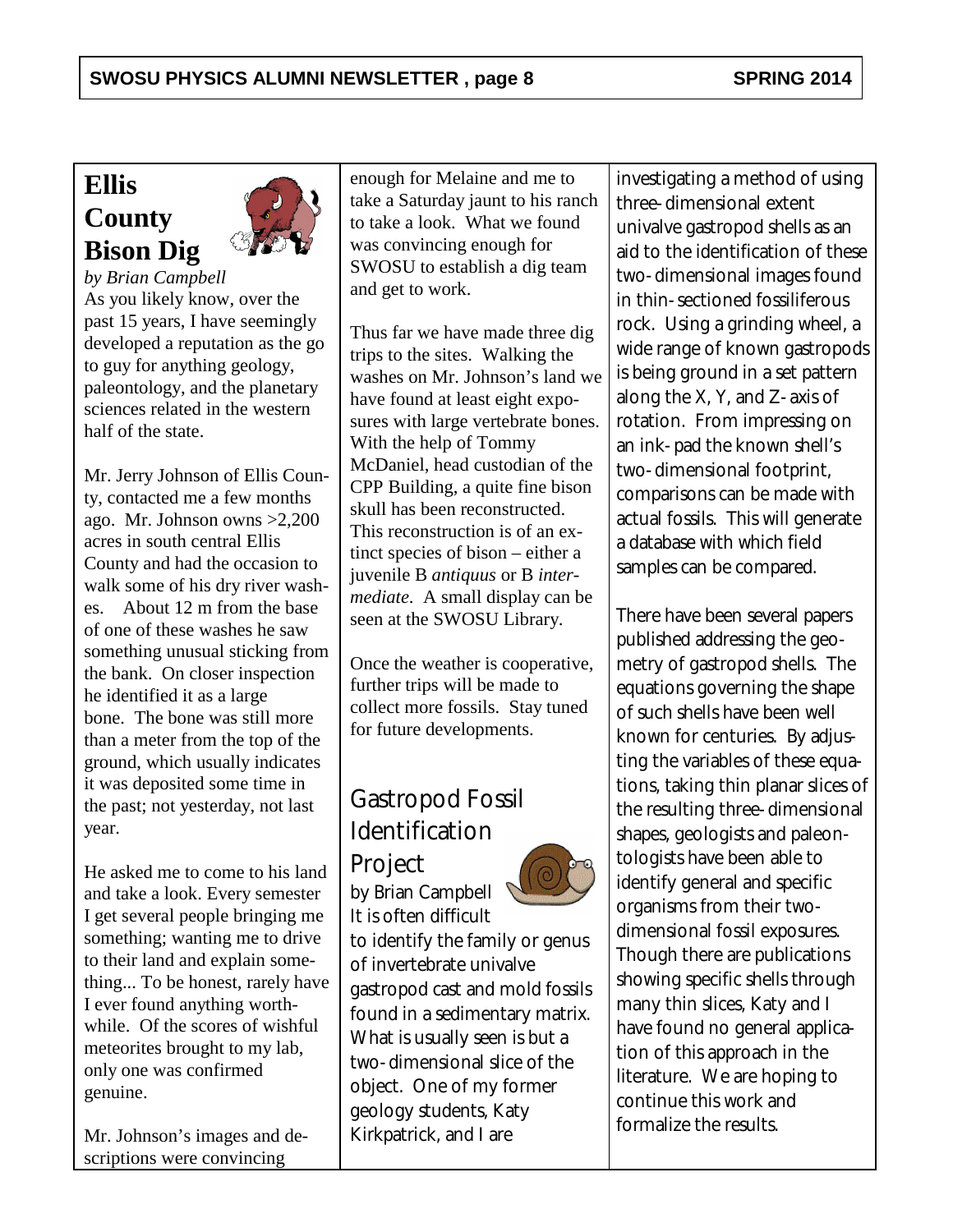*The strongest arguments prove nothing so long as the conclusions are not verified by experience. Experimental science is the queen of sciences and the goal of all speculation. -Roger Bacon*

# **ALUMNI NEWS**



This is the part of the newsletter that is written by

YOU. We love hearing about your work and activities, and we hope you enjoy hearing about your friends and classmates as well.

**Mike Alsobrook** ('86) is program manager for the Naval Air Systems Command at the Naval Air Station Patuxent River, MD. He is one of the IPT leads for the Nex Generation jammer. They were just awarded their first major increment contract for the system to cover the mid-band of the spectrum. He is now transitioning from that effort to begin standing up and leading the team to develop the next increment, which will cover the lower bands of the spectrum. Mike says it is "interesting work with lots of state-of-the-art and bleeding-edge technologies in the RF and GaN based power amplifier fields." He anticipates there will be lots of jobs in this area in the next few years.

**Steven Thomas** ('78) retired from BP in May 2013 after working for Amoco/BP for over 32 years. He's not ready to fully retire, so he's looking for something else to do. (Anyone in the Atlanta area with some ideas?)

**Santosh Bhatt** ('06) graduated from the University of Tennessee with a Ph.D. in 2012 and is now working for Areva as a Nuclear Fuels Engineer in Thermal Hydraulics. Way to go, Santosh!

**Kevin Intemann** ('81) continues working at Western Technology Center as an Industrial/Safety Coordinator.

**Paul Schneider** ('97) continues working as a staff psychiatrist at Green Oaks Hospital in Dallas, TX. Last year he was recognized with the 2013 Physician of the Year award. Congratulations, Paul!

**Raymond Stas** ('61) has been retired since 1997. He keeps busy with hobbies, volunteering, etc. In March he is working at the Great American Conference Basketball Tournament, where he will (hopefully) be cheering the SWOSU Bulldog Men and Women on to victory!

**Kevin Johnson** ('93) has moved to Georgia where he is the founding director for a new Family Medicine Residency Program in Lawrenceville. Impressive.

#### **Bhaskar Basnet** ('07)

continues to work for Halliberton (6 years and counting) in western Oklahoma and the Texas panhandle. He was promoted to District Tech Manager last year and is managing a group of about 40 Field Engineers in the district. His area of expertise is cementing, hydraulic fracturing, acidizing, and some completion tools in oilfield services. Good job, Bhaskar!

**Jerrod Hunt** ('09) moved to Topeka, KS area. He is working for West Continent Energy Services, with whom he began an internship as a student. West Con is a pipeline construction company. Jerrod works as a project estimator and is working towards becoming a full project manager in the future. He is based out of Independence, MO, and does work throughout the Midwest, currently on projects that are on-going from MN all the way to Houston and from the Mississippi to the Rockies. (A big territory.) Jerrod says "Thank heaven I kept my notes (stress and structural figures). They've come in handy."

**Terry Cox** ('86) is a Lead Systems Engineer at GE Transportation in Melbourne, FL. He is currently working on a tramway project in Stock-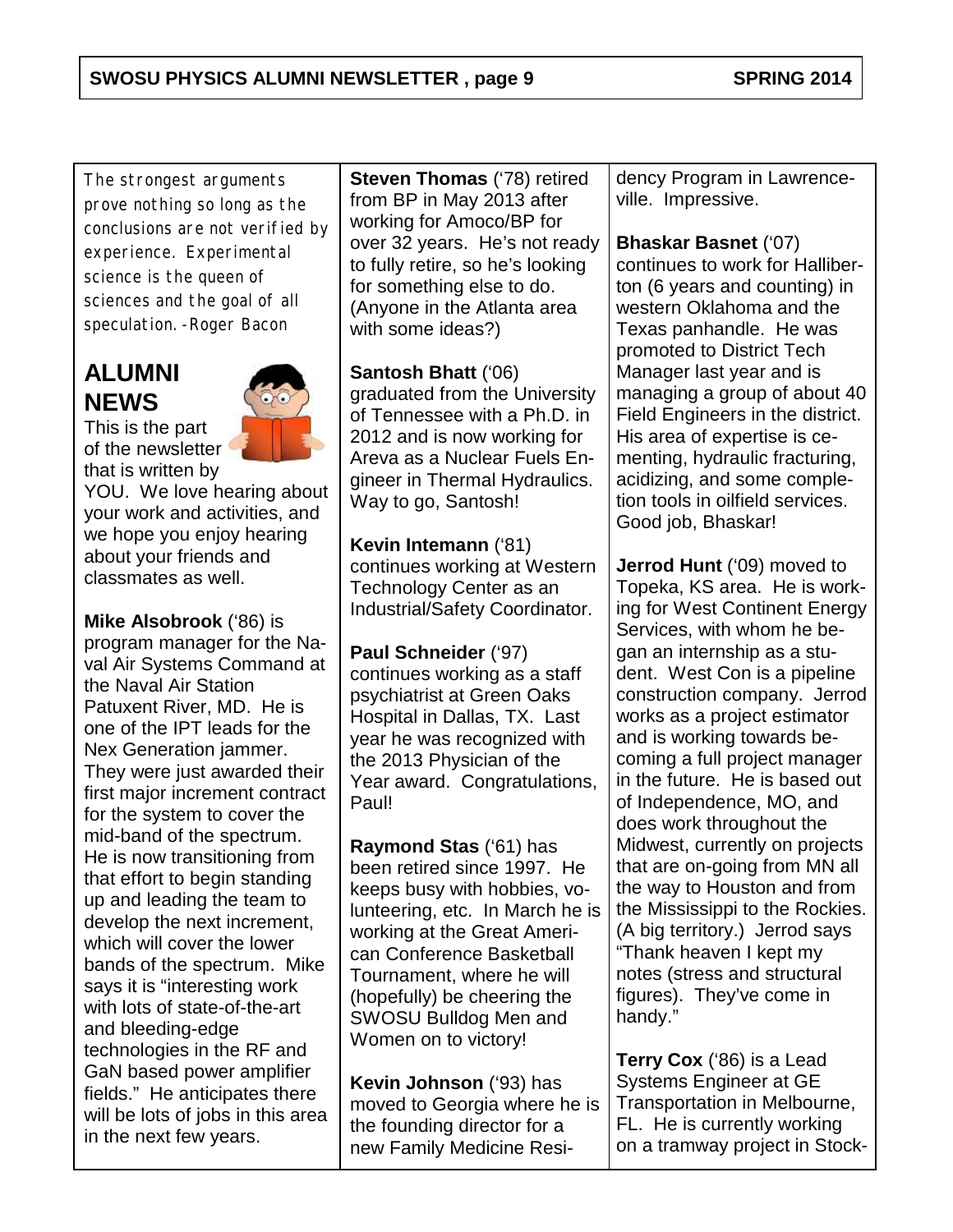holm, Sweden, that is being executed from the GE Transportation office in Florence, Italy. Terry was recently nominated for a "Global Engagement" company-wide award for his work and mentoring on that project. He was also recently selected to participate in a GE Transportation sponsored System Engineering Certificate graduate program at Florida Institute of Technology in Melbourne. Way to go, Terry!

**Moin Khan** ('06) has been in Houston, TX, for the past four years. He is a reservoir engineer for BP.

**Steven Troyer** ('86) After years in the commercial and DOE nuclear industries and an eight-year stint in the safety area (chemical weapons disposal), Steven has moved to the oil and gas industry– something he has hoped to do for some time. He has spent the last two years employed as a petrophysicist, and is now working with a small exploration company in Houston. He says "It's been an interesting and great ride,

and I'm enjoying the new environment and the learning experience that comes with it!"

**David Davis** ('09) works full time for the Oklahoma Army National Guard as the Geospatial Information Systems manager for the Directorate of Engineering. His job is to work closely with the Real Property Specialist and Master Planning to catalog all buildings, utility lines, fencing and other building assets within the OKARNG, and develop suitable building sites for construction of new armories. "The work is deeply involved in Information Technology (computer networking, server administration, and GPS technologies), with a healthy dose of basic construction knowledge and wandering off into the wood line."

**Patrick Heys** would like to offer some advice based on his observations at work and while doing interviews. (1) Take technical writing courses, literature courses, and speech courses– anything that will force you to learn both how to convey information accurately and in a way that is clear and makes you

look like you know all there is. (2) Carry yourself as the smartest person in the room, not just because you are, but because you are there on request. Whether at an interview, a meeting, or addressing the Joint Chiefs of Staff. I have seen brilliance fail and fall on its face for lack of being presented well. (3) Present your information well, present yourself well, and learn to communicate with both style and quality in order to succeed. In the end, the world needs to hear your message regardless of the magnitude. Make sure you can get the world's attention and keep it. Good advice, Pat!

**Gary Ollenberger** ('81) retired after a 30-year career with Marathon Oil. According to Gary, "Horizontal drilling is extremely boring, no science at all, just shale farming–drill one mile down, make a right turn, and drill another mile." He spends his time on the farm or searching for meteorites or other artifacts (coins, jewelry...) with a metal detector as a way to appease the science part of his brain. He refers to this as "conducting geophysical studies," of course!

*There are no physicists in the hottest parts of hell, because the existence of a "hottest part" implies a temperature difference, and any marginally competent physicist would immediately use this to run a heat engine and make some other part of hell comfortably cool. This is obviously impossible. -Richard Davisson*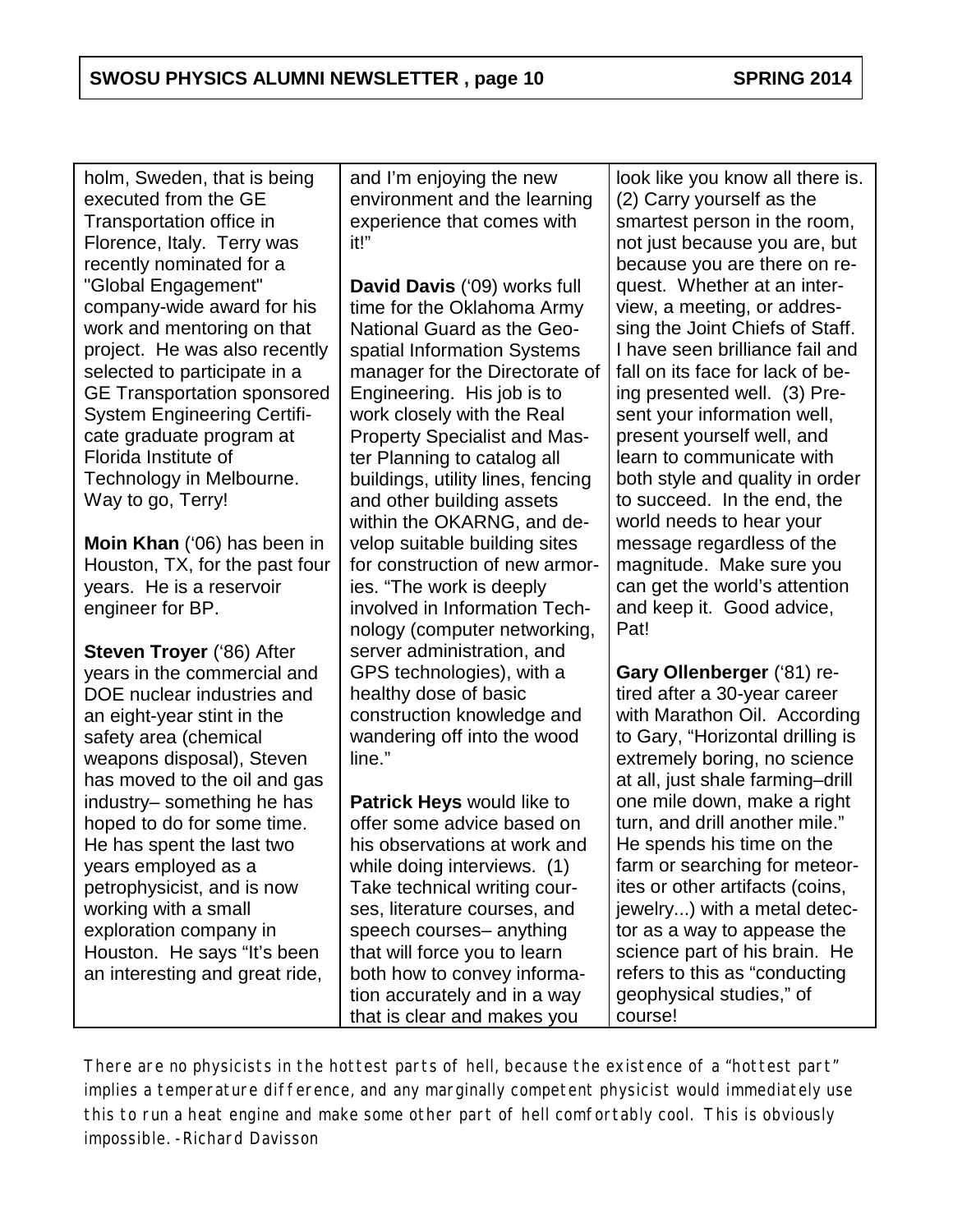#### SWOSU PHYSICS ALUMNI NEWSLETTER, page 11 **SPRING 2014**

#### **LET'S STAY IN TOUCH**



In this age of connectedness, there's just no reason to lose touch. We send this newsletter out to let you know what we've been doing. Now it's your turn! We always enjoy hearing from you and learning about your activities and achievements. But we're not clairvoyant. You have to tell us yourself. And it's so easy! You can send us email at [physics@swosu.edu](mailto:physics@swosu.edu) or at one of the email addresses below. You can call us at one of the phone numbers below or send a FAX. Of course, you can send us a card or letter by snail mail to 100 Campus Dr., Weatherford, OK 73096. And you can also connect with us on Facebook at the SWOSU Physics and Engineering group, or on LinkedIn. We even have a place on the SWOSU website for you to update your address or other contact information [\(www.swosu.edu/academics/physics/alumni/alumni](http://www.swosu.edu/academics/physics/alumni/alumni-update.aspx)[update.asp](http://www.swosu.edu/academics/physics/alumni/alumni-update.aspx)). So no excuses! Let's stay in touch!

#### **HERE'S HOW!**



You can send mail to us at 100 Campus Drive, Weatherford, OK 73096-3098, send a FAX to (580) 774- 3115, or call or e-mail us at

| Dr. Brian Campbell | $(580)$ 774-3118 | brian.campbell@swosu.edu |
|--------------------|------------------|--------------------------|
| Dr. Terry Goforth  | $(580)$ 774-3109 | terry.goforth@swosu.edu  |
| Dr. Charles Rogers | $(580)$ 774-3108 | charles.rogers@swosu.edu |
| Dr. Tony Stein     | $(580)$ 774-3107 | tony.stein@swosu.edu     |
| Dr. Wayne Trail    | $(580)$ 774-3124 | wayne.trail@swosu.edu    |

You can also send your e-mail to *[physics@swosu.edu](mailto:%20physics@swosu.edu)*. We'll see that it gets to the right person.

#### AND WE'RE ONLINE!



You can find us at *[www.swosu.edu/academics/physics](http://www.swosu.edu/academics/physics)*. Click on the Alumni link for newsletters past and present, announcements, or to update your information.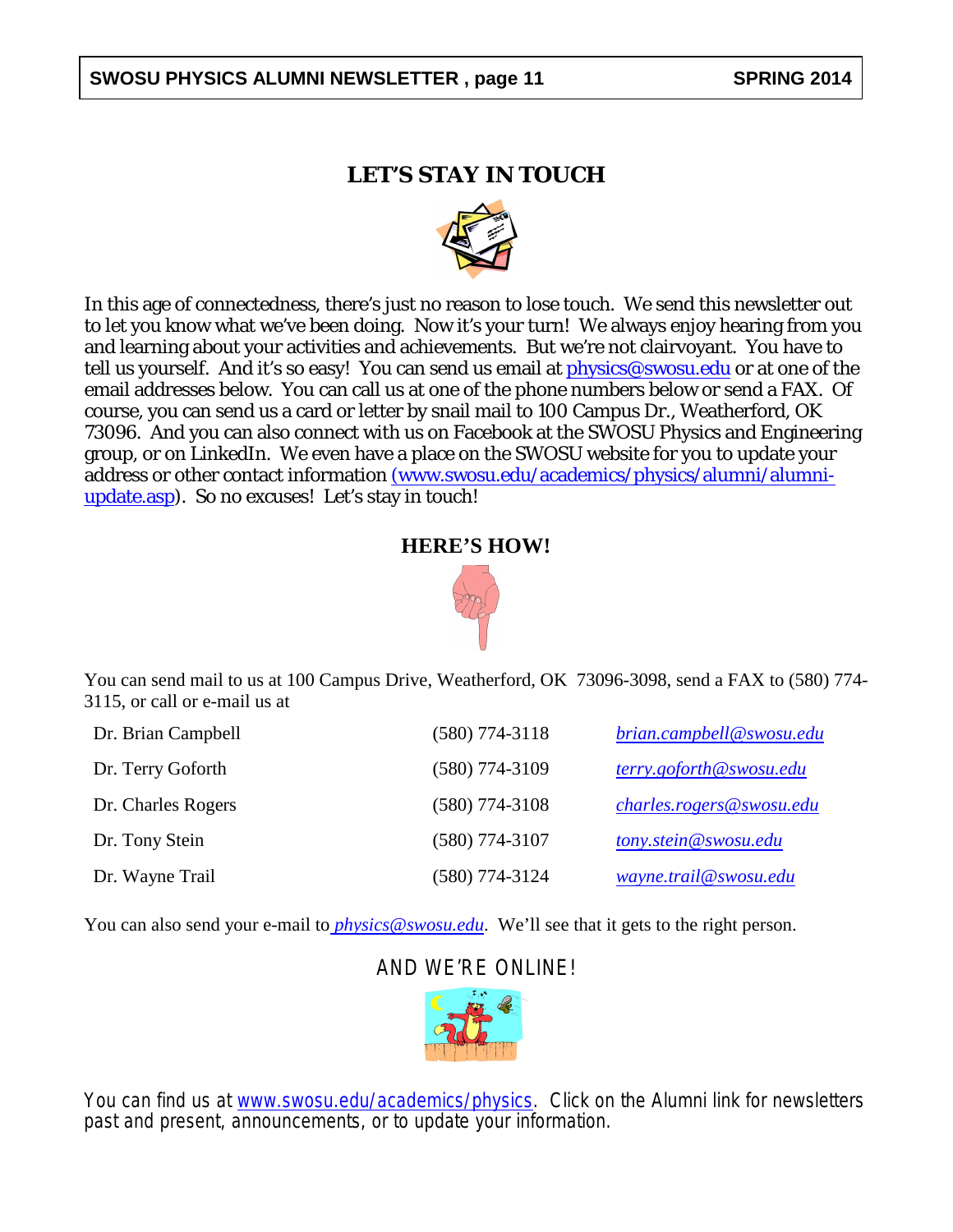#### **ALUMNI EMAIL ADDRESSES**

If you are a SWOSU Physics Alumnus, drop us an e-mail at [physics@swosu.edu](mailto:physics@swosu.edu) and we'll send you the complete list of physics alumni e-mail addresses that we have on file.

*If your address is incorrect or if you prefer to use a different address, please let us know and we'll correct it.*

*If your address isn't on our list (you haven't received any e-mail from us in the last year) and you'd like for us to add it, let us know! We'll gladly include you.*



*Alumni attending the 2013 Physics Banquet*

*Back row*: Lynn Small, Troy Hardin, Benny Hill, Loyal Barber *Front row:* Ken Elkins, Ron Barber, Terry Goforth, Stephen Russell

*We must not forget that when radium was discovered no one knew that it would prove useful in hospitals. The work was one of pure science. And this is a proof that scientific work must not be considered from the point of view of the direct usefulness of it. It must be done for itself, for the beauty of science, and then there is always the chance that a scientific discovery may become like the radium a benefit for humanity. -Marie Curie*